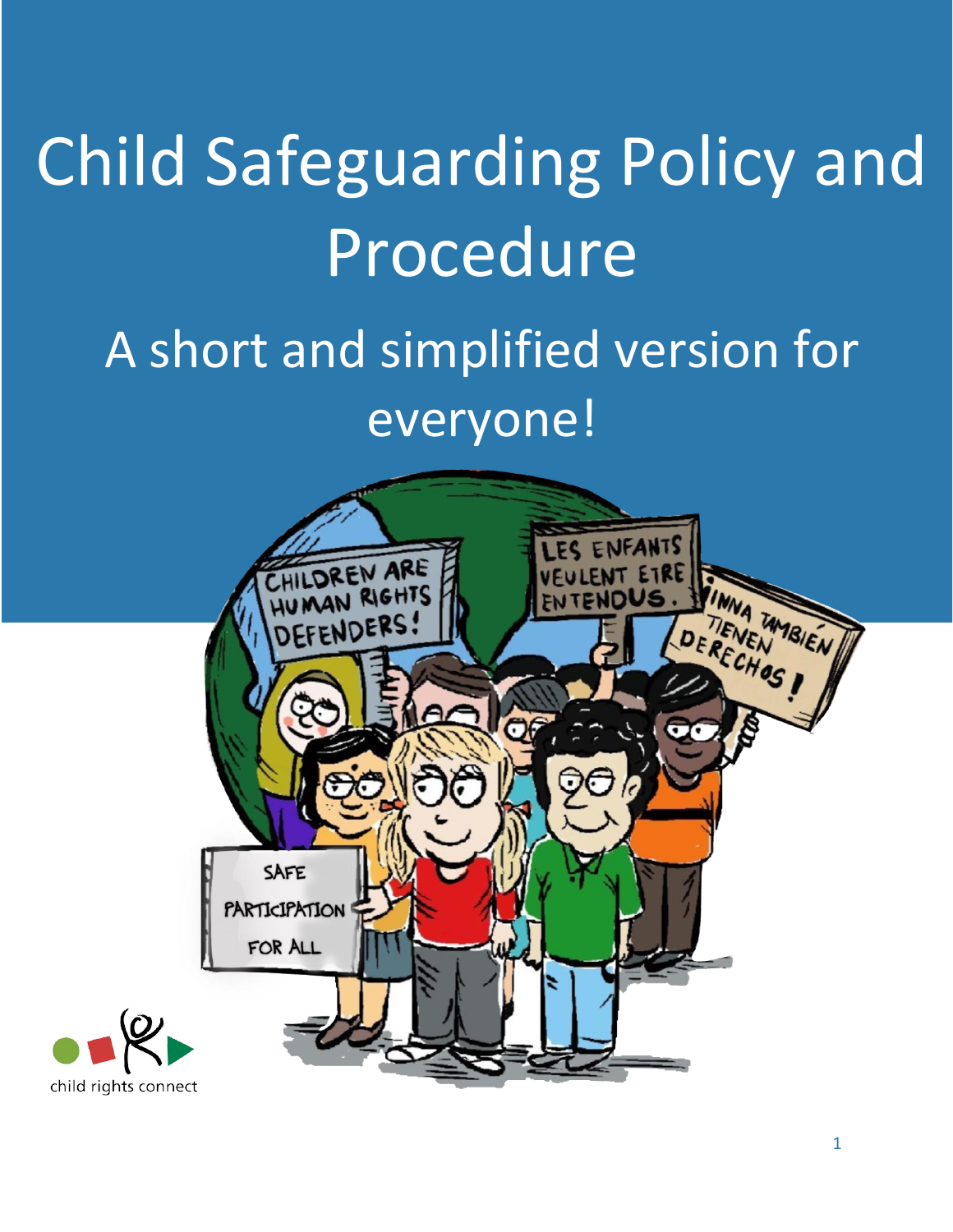

[Child Rights Connect](https://www.childrightsconnect.org/) is an international network made up of more than 90 national, regional, and international member organisations worldwide.

Child Rights Connect empowers adults and children to make the Convention on the Rights of the Child a reality for all children globally (you can find out more about the Convention on page 3).

In our work, we are guided by the Convention and we use and encourage the principles of equality and fairness among all children. We are sensitive to difference and diversity, preventing forms of disrespect or discrimination against any child and making sure that the adults in charge of making children's rights a reality are responsible for their actions.





**What is our child safeguarding commitment?**

Child Rights Connect is committed to being a **child safe organisation.** Our priority is to ensure the safety and wellbeing of all children involved in our activities.



## **What is this document?**

To make sure that Child Rights Connect achieves its child safeguarding commitment, we have created this Child Safeguarding Policy and Procedure.

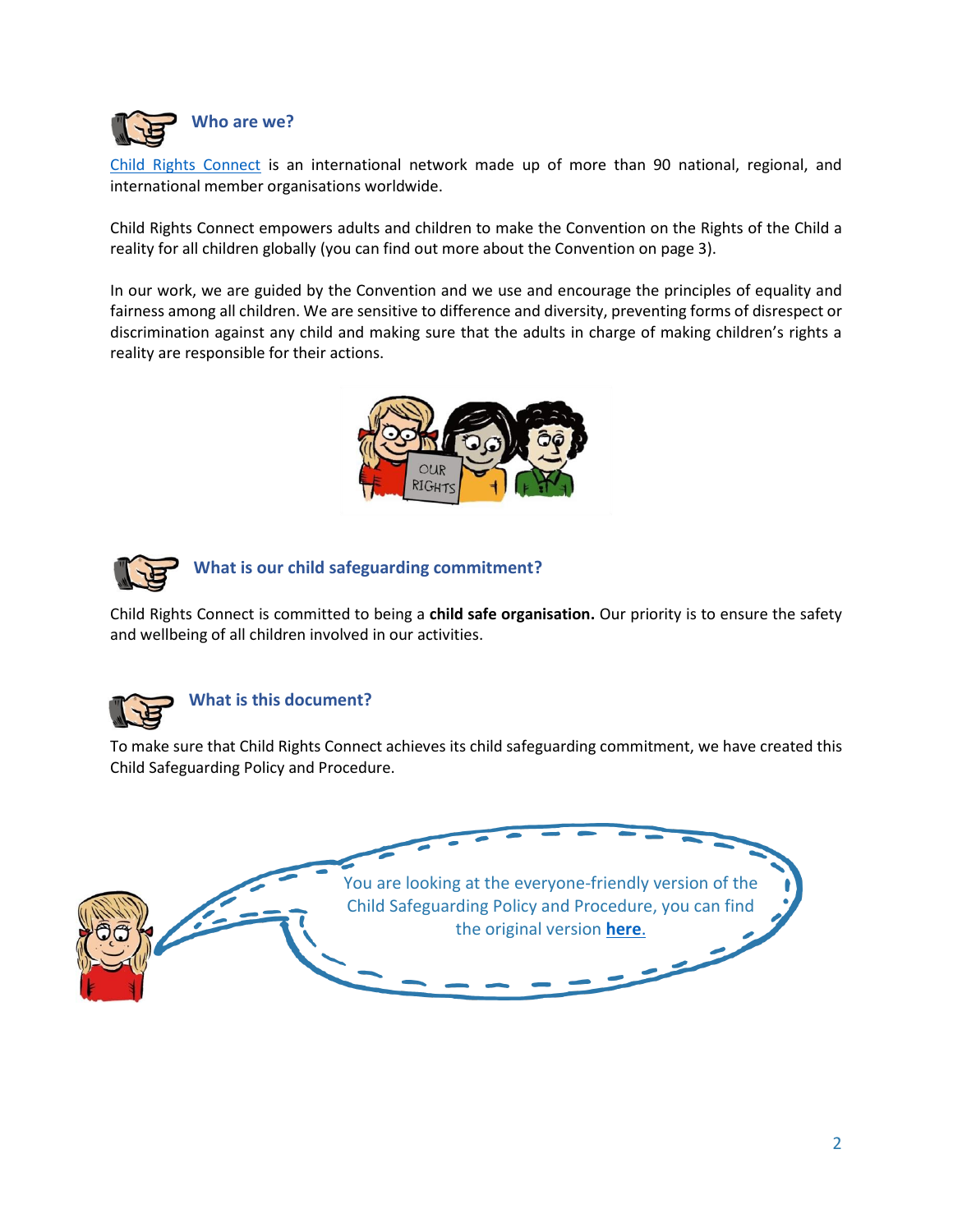| Index                                                                                                                                                                                                                                                                                                                                                               |  |
|---------------------------------------------------------------------------------------------------------------------------------------------------------------------------------------------------------------------------------------------------------------------------------------------------------------------------------------------------------------------|--|
| Page 2: Who does this apply to? The document is based on children's rights!<br>Page 4: Things we are doing to support safe child participation<br>Page 5: Code of Conduct<br>Page 6: What is a safeguarding situation or concern and how should we respond?<br>Page 7: The Child Safeguarding Focal Person and the Dedicated Child Safeguarder<br>Page 8: Reporting |  |

**Be careful!** This document talks about abuse against children. You can skip any parts of the document if they make you feel uncomfortable or unhappy. Remember to speak to someone you trust if you would like to.



# **Who is the Child Safeguarding Policy and Procedure for?**

- This Child Safeguarding Policy and Procedure can be used by any adult or child involved in any of our activities.
- All adults who are part of our work (that includes staff members, volunteers, members and partners, accompanying adults) are responsible to making it work.

# **On what is this document based? CHILDREN'S RIGHTS!**

In the Convention of the Rights of a Child (CRC), where you can find all the rights that protect and empower children, a child is defined as anyone under the age of 18 years.



## **Article 19 of the Convention** says that children should be protected

from all forms of physical or mental violence, injury or abuse, neglect or negligent treatment, maltreatment, or exploitation, including sexual abuse.

**Article 17** of the Convention says that all children have the right to be protected from

any information they do not need to know and for which they may not have the understanding and maturity to cope. (This means things like shocking or offensive stories/images/videos or bad language).

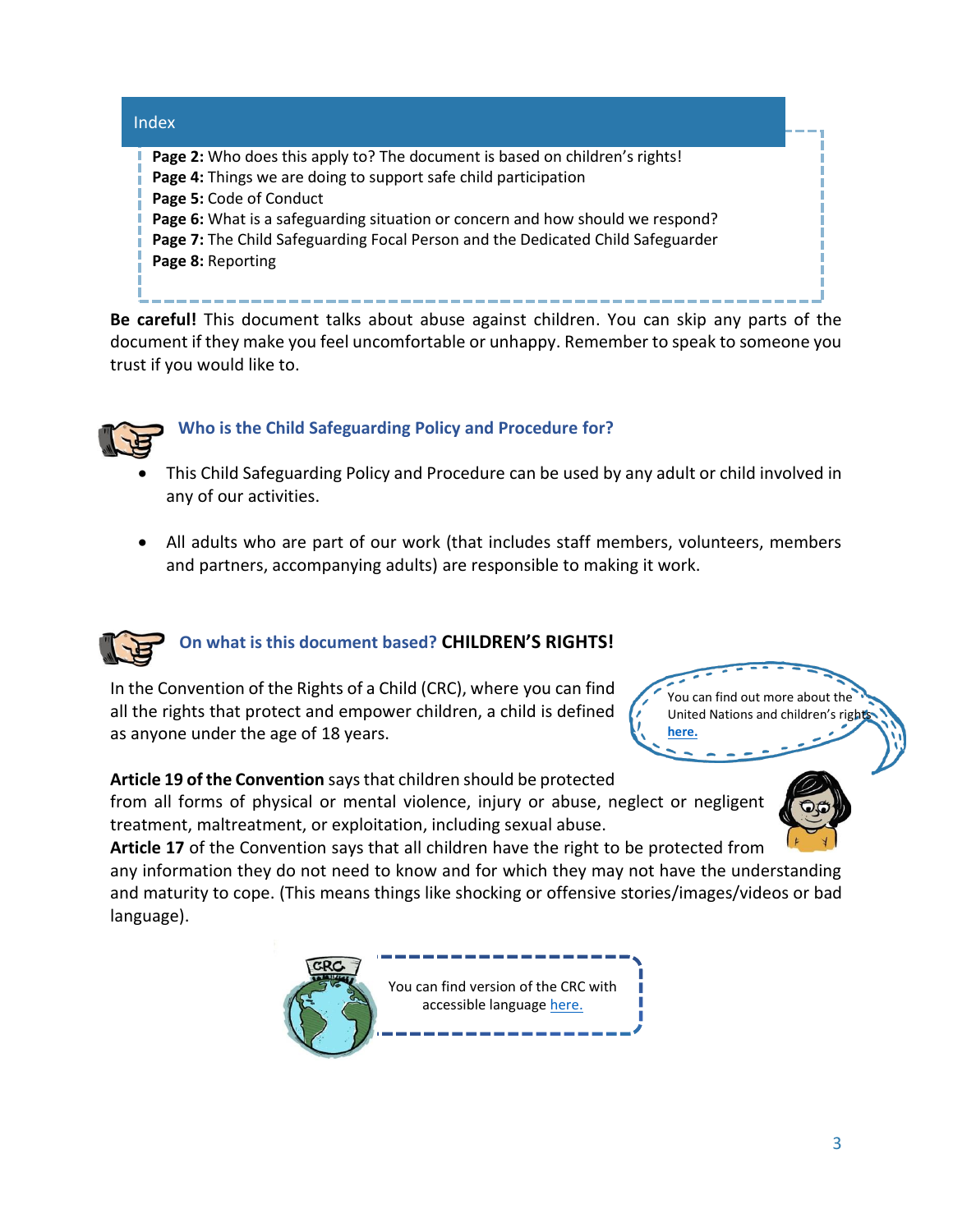

# What will Child Rights Connect also do to support safe child participation?

## **Selection of new staff members**

Child Rights Connect will help to create safe environments for children by making references and background checks to all staff.

#### **Awareness-raising and training**

Every person working with Child Rights Connect will have child

safeguarding training. This is to make sure everyone knows and understands this document and is empowered to apply it at all times.



#### **Preparation for activities with children**

Children taking part in our or our members/partners' activities (whether online, offline or a mix of both) will have all the information they need to make a decision if they wish to take part and how. Accompanying adults and supporting organisations will also receive all the information they need.

## **Risk assessments**

Before any activity that includes children, a risk assessment is done to think about what risks might be involved and how to overcome them. It can help us to:

- Identify **possible risks** to children (for example, getting lost in a city, receiving a hurtful message online, hearing a distressing story)
- Think about the **level of risk** (for example, in some countries it is safer to stand up for human rights than in others)
- Helps make plans to **reduce risks** (for example, to use an online platform that is more secure or to use a pseudonym, or fake, name)



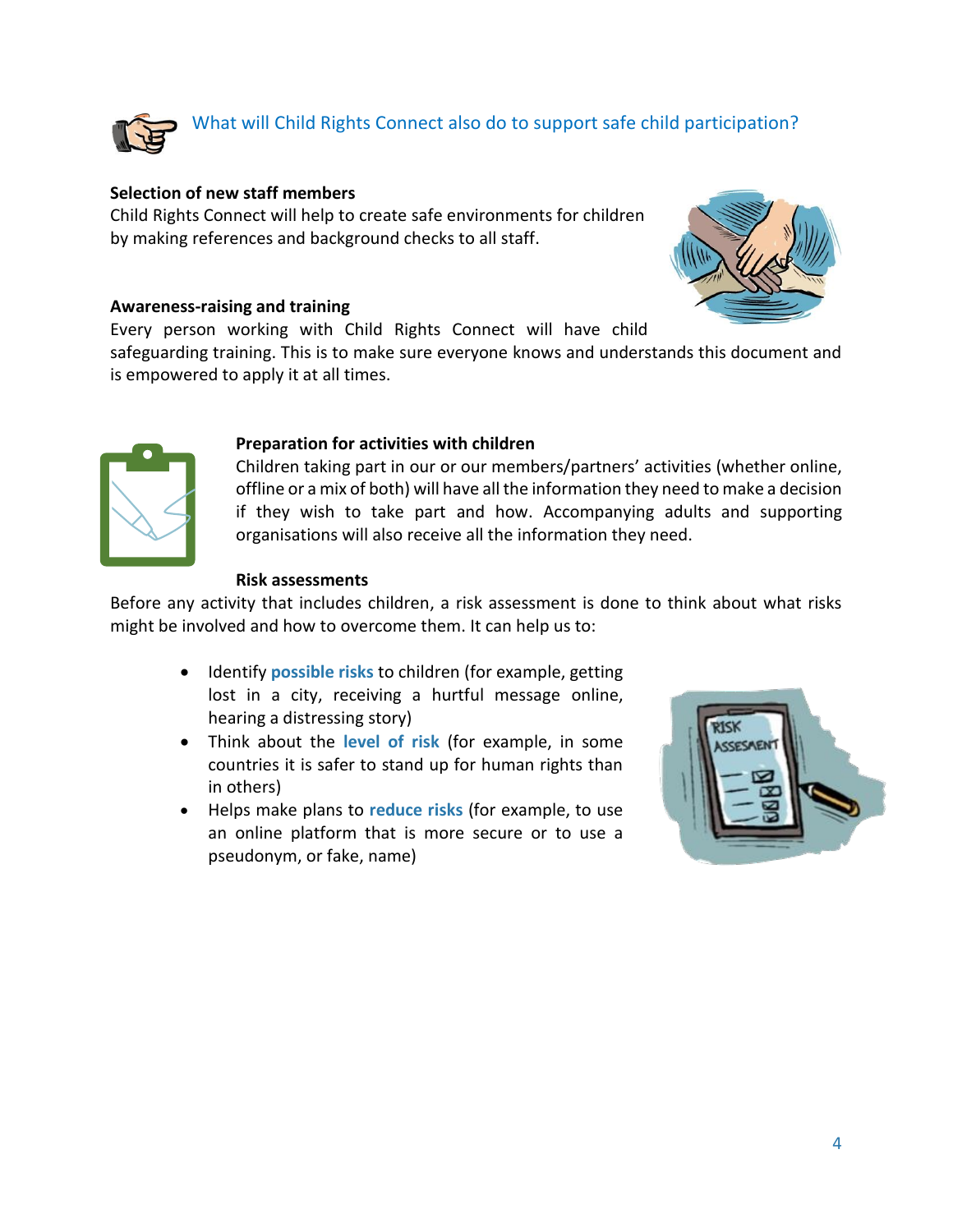# **CODE OF CONDUCT FOR ADULTS**

We have a code of conduct for adults which tells them the 'do's and 'don'ts' of keeping children safe. This will help us to build empowering and safe spaces and avoid any wrongdoing. **Here are some examples** (you can find the full list in the code of conduct [here\)](https://www.childrightsconnect.org/wp-content/uploads/2019/11/child_safeguarding_policy_procedure_2019_final.pdf)**:** 

#### **Do:**

- Monitor and respect the privacy of all children, like their personal information
- Use simple and clear language
- Respect children as equal rights holders and give equal opportunity to all for expression of their views without discrimination
- Listen carefully to children and take into account their views

#### **Do not:**

- Hit or otherwise physically assault or abuse children
- Develop relationships with children which could in any way be exploitative or abusive
- Use language, make suggestions, or offer advice which is inappropriate
- Behave physically in a manner which is inappropriate

Anyone (a child or adult) who feels uncomfortable or needs a break from an activity, such as a presentation or discussion, can leave. Child Rights Connect will always arrange and indicate a quiet place for reflection/time-out, and a counsellor will be on call to provide support if needed.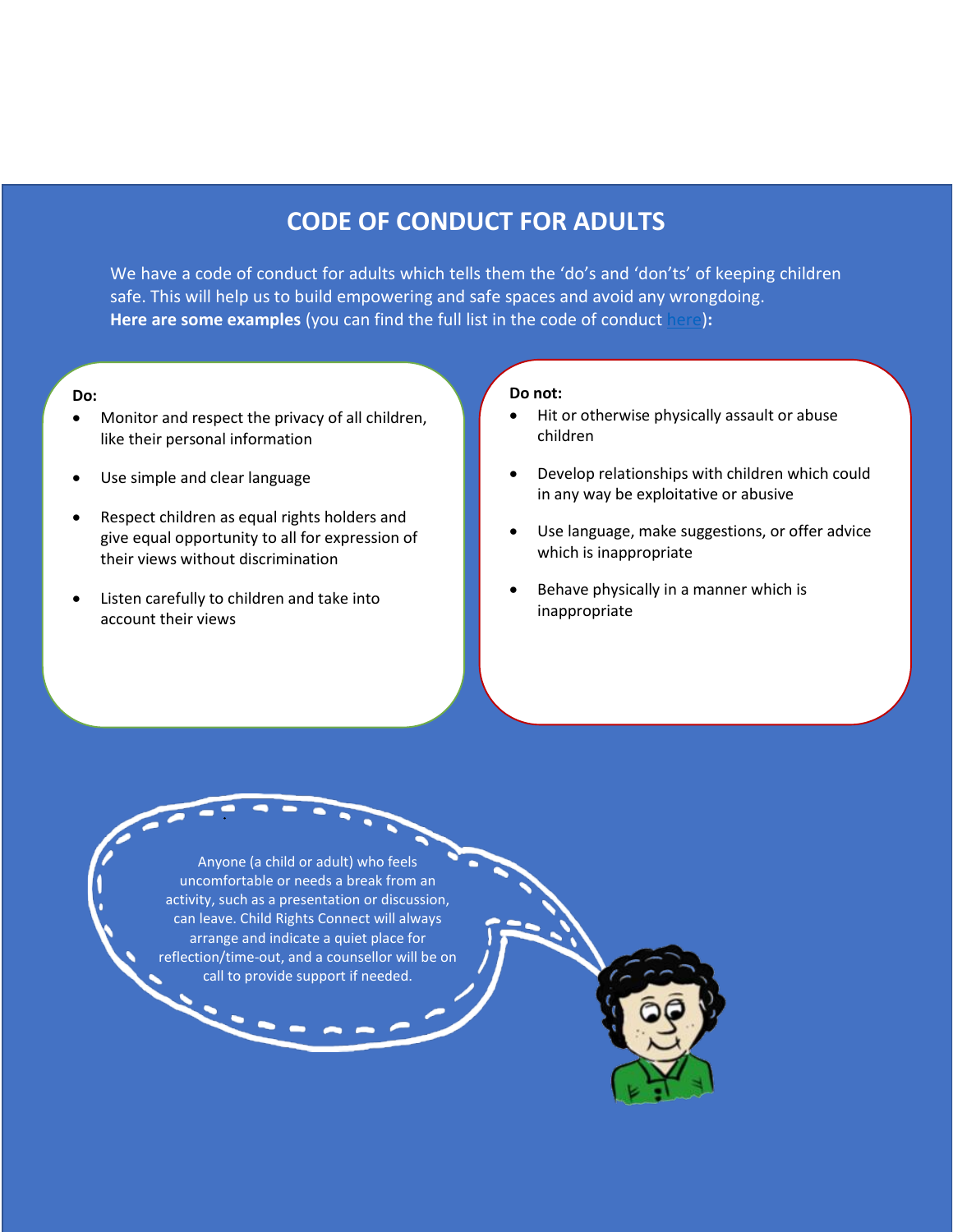**The following page talks about difficult topics like children abuse. You can skip this part if you feel uncomfortable or unhappy.**



# **What might be a safeguarding issue?**

The examples below help us to think of different **situations** and **signs** of safety risks that a child or adult might report on:

- A child telling someone that they are being or have been abused
- A child having an injury you are worried about
- A child behaving or appearing in such a way that it makes you feel concerned
- An accompanying adult who is not present to support a child's safety / whose behaviour is not following the code of conduct
- A child who has behaviour you think is unsafe and not appropriate for their age
- A child who you think may be neglected, for example, doesn't have enough clothes or food, is keeping themselves apart from the group
- A child who runs away
- A situation of bullying
- A child who seems very afraid of particular adults, and does not want to be alone with them
- A child who seems concerningly anxious or angry

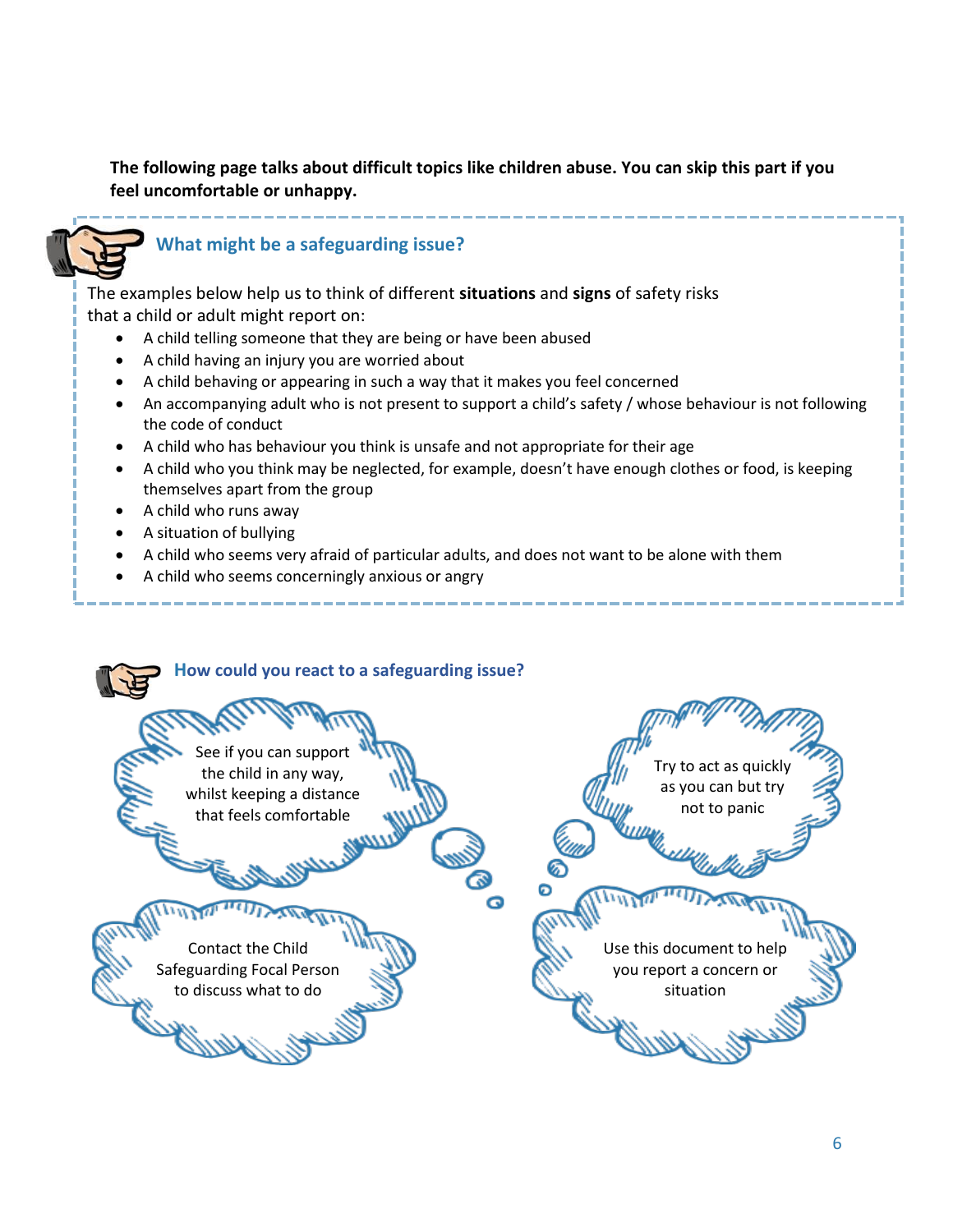

There are two roles/persons within Child Rights Connect who work closely together to make sure that the organization is a child safe organization:

• The **Child Safeguarding Focal Person (CSFP)** is the person who has general safeguarding responsibility at all times. The CSFP for Child Rights Connect is the Child Participation and Safeguarding Focal Point of the organisation.

| $\sim$                                        |  |
|-----------------------------------------------|--|
| Name: Emma Grindulis                          |  |
| <b>Function: Programme Officer</b>            |  |
| Email:<br>safeguarding@childrightsconnect.org |  |
| Phone number: +41 22 552 41 34                |  |
| The Child Safeguarding Focal Person           |  |

• The **Dedicated Child Safeguarder** is a person who has safeguarding responsibilities only for one specific activity. The Dedicated Safeguarder will be a staff member of Child Rights Connect known to all in advance of any activity and made clearly visible to all children and adults (including contact details).



# **Acting on a situation or concern – how to report**



Any concerns or situations raised will be handled quickly and in privacy. We may need to get other adults involved if there is a risk to a child's safety, but we will not share any information otherwise.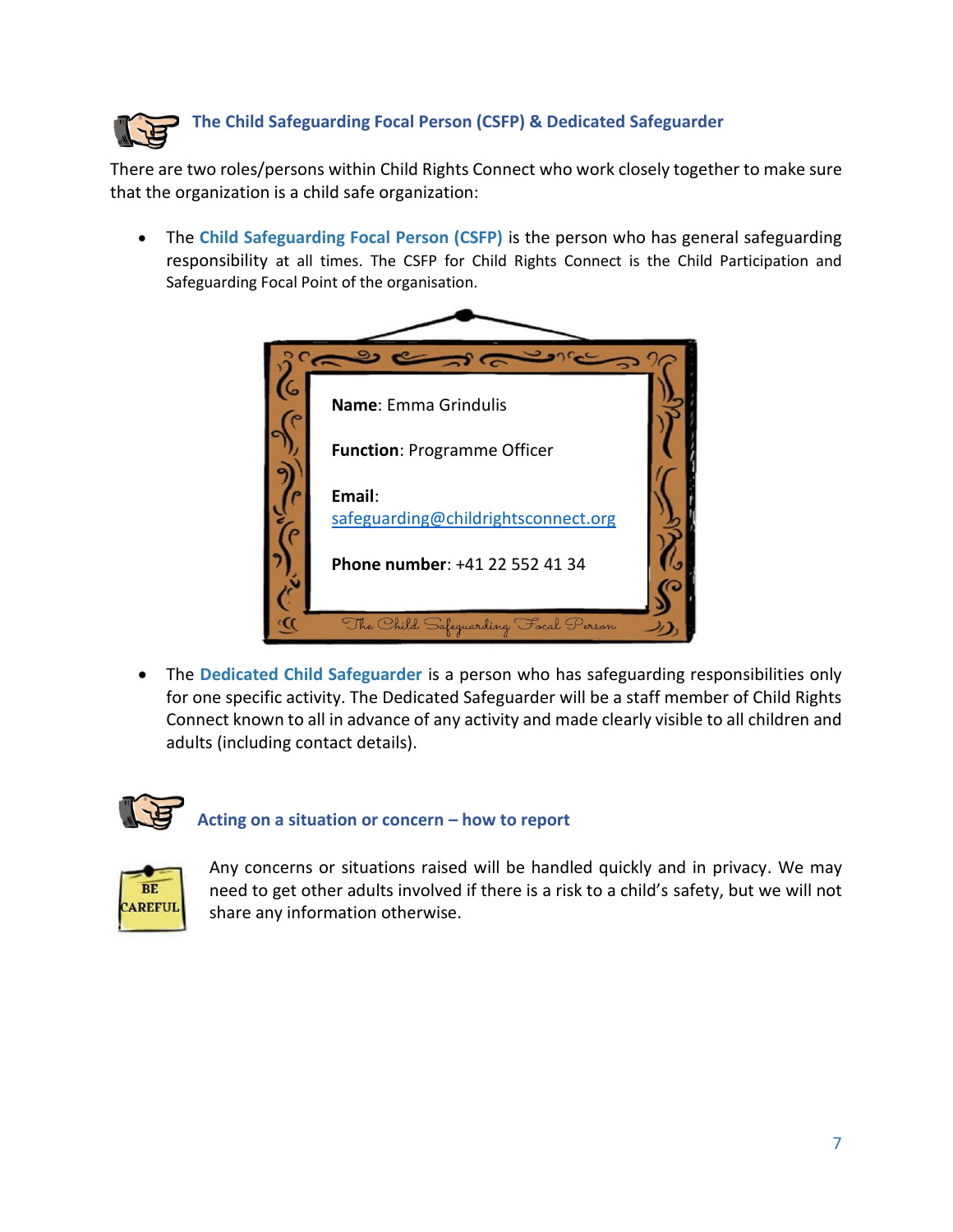## **There are two ways you can submit a report:**

- 1. A reporting form on paper (see below) to send to the Child Safeguarding Focal Point by email (to **[safeguarding@childrightsconnect.org](mailto:safeguarding@childrightsconnect.org)**) or in-person if possible. We will keep any information we receive on paper locked up safely.
- 2. You can report any safeguarding incident or concern using the [online form.](https://www.childrightsconnect.org/child-friendly-whistleblowing-form/) If you wish to, you can remain anonymous (this means your identity is kept a secret). We will make sure that your concern is taken up and sent to the right person (we will not send your form to anyone who you are reporting about).

**Follow-up:** Some services and meetings might be organized after an incident to support the child or others directly involved or affected. This could be counselling, medical help or other services.



# **Concerns about staff of Child Rights Connect**

The reporting options above are focused on children's safety. If you have concerns about the behaviour of staff members or any other adults involved in our activities, which might not be only about safety (for example, adults disrespecting other adults, staff members not being professional) these concerns can be reported under a different Policy and Procedure, called the Whistleblower Policy.

You can find more information on the procedure to follow by reading the short [and simple](https://www.childrightsconnect.org/wp-content/uploads/2021/08/crcnct-whistleblower-policy-everyone-version.pdf) version [of our Whistleblower policy](https://www.childrightsconnect.org/wp-content/uploads/2021/08/crcnct-whistleblower-policy-everyone-version.pdf) (you can also find the original version [here\)](https://www.childrightsconnect.org/wp-content/uploads/2021/08/crcnct-whistleblower-policy.pdf).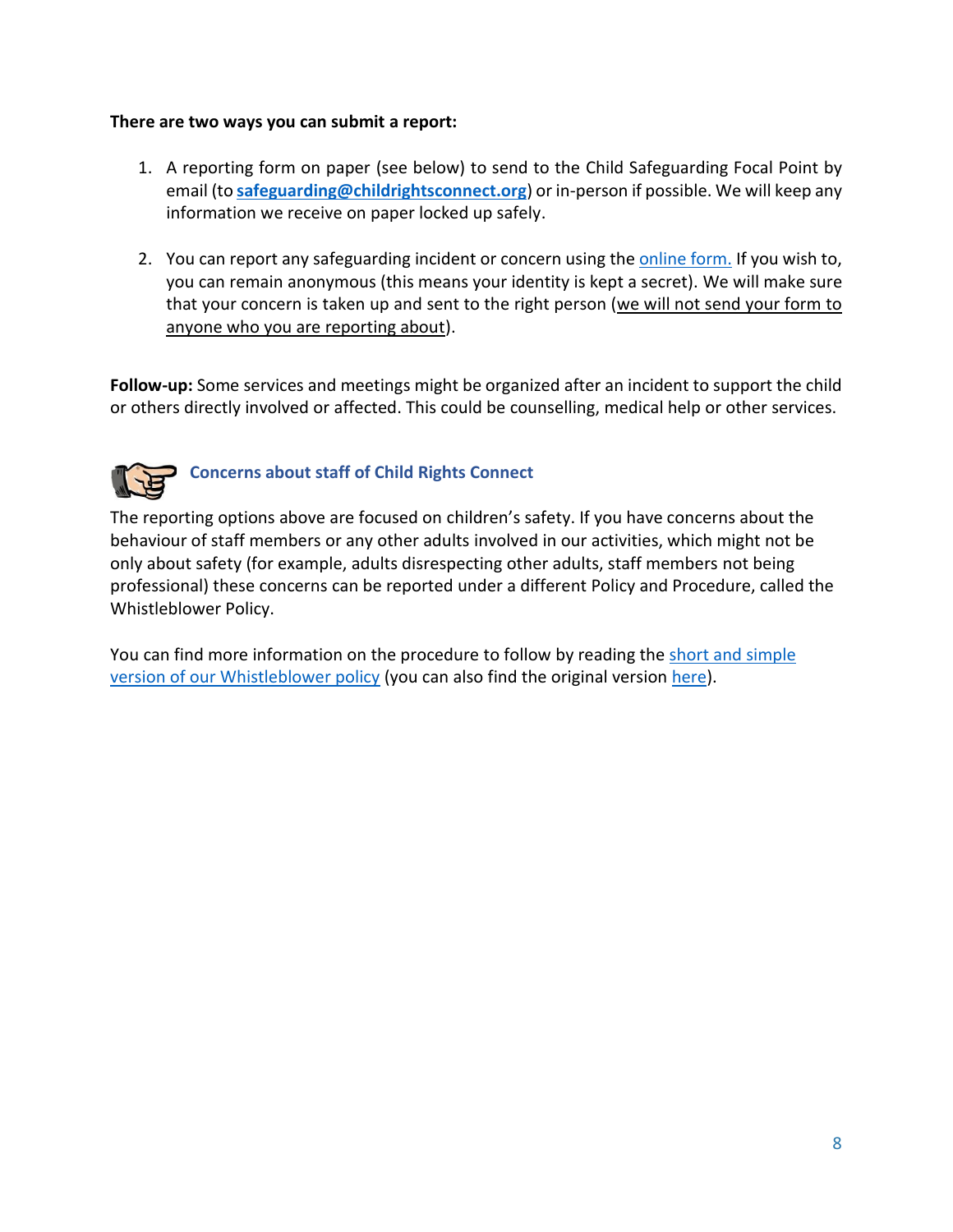#### **REPORTING FORM**

Please send this form to our Safeguarding Focal Point at [safeguarding@childrightsconnect.org.](mailto:safeguarding@childrightsconnect.org)

#### **1. Your details, your phone number OR email address**

*We may need to contact you to discuss about your concern and/or to inform you about what we found during our investigation. If you want that your identity is kept a secret, please EITHER write your phone number (starting with your country code) OR an email address that does not contain your name or any other personal information. If you are fine with us knowing who you are, please feel free to give us your regular email address or other contact details.*

\_\_\_\_\_\_\_\_\_\_\_\_\_\_\_\_\_\_\_\_\_\_\_\_\_\_\_\_\_\_\_\_\_\_\_\_\_\_\_\_\_\_\_\_\_\_\_\_\_\_\_\_\_\_\_\_\_\_\_\_\_\_\_\_\_\_\_\_\_\_\_\_\_\_\_\_\_\_ \_\_\_\_\_\_\_\_\_\_\_\_\_\_\_\_\_\_\_\_\_\_\_\_\_\_\_\_\_\_\_\_\_\_\_\_\_\_\_\_\_\_\_\_\_\_\_\_\_\_\_\_\_\_\_\_\_\_\_\_\_\_\_\_\_\_\_\_\_\_\_\_\_\_\_\_\_\_

- **2. Did something or someone concern you or another child during one or various activities/events/communications with Child Rights Connect?** (if No, you do not need to complete this form).
	- Yes
	- $\Box$  No
- 3. **Who do you think did something wrong?** It can be various people at the same time.
	- $\Box$  An adult who was part of an event or activity (e.g. an accompanying adult)
	- $\Box$  A child or young person who was part of an event or activity
	- $\Box$  A staff member of Child Rights Connect (includes employees, interns, volunteers, consultants)
	- $\Box$  The Child Safeguarding Focal Person of Child Rights Connect (currently, Emma Grindulis)

\_\_\_\_\_\_\_\_\_\_\_\_\_\_\_\_\_\_\_\_\_\_\_\_\_\_\_\_\_\_\_\_\_\_\_\_\_\_\_\_\_\_\_\_\_\_\_\_\_\_\_\_\_\_\_\_\_\_\_\_\_\_\_\_\_\_\_\_\_\_\_\_\_\_\_\_\_\_ \_\_\_\_\_\_\_\_\_\_\_\_\_\_\_\_\_\_\_\_\_\_\_\_\_\_\_\_\_\_\_\_\_\_\_\_\_\_\_\_\_\_\_\_\_\_\_\_\_\_\_\_\_\_\_\_\_\_\_\_\_\_\_\_\_\_\_\_\_\_\_\_\_\_\_\_\_\_

\_\_\_\_\_\_\_\_\_\_\_\_\_\_\_\_\_\_\_\_\_\_\_\_\_\_\_\_\_\_\_\_\_\_\_\_\_\_\_\_\_\_\_\_\_\_\_\_\_\_\_\_\_\_\_\_\_\_\_\_\_\_\_\_\_\_\_\_\_\_\_\_\_\_\_\_\_\_ \_\_\_\_\_\_\_\_\_\_\_\_\_\_\_\_\_\_\_\_\_\_\_\_\_\_\_\_\_\_\_\_\_\_\_\_\_\_\_\_\_\_\_\_\_\_\_\_\_\_\_\_\_\_\_\_\_\_\_\_\_\_\_\_\_\_\_\_\_\_\_\_\_\_\_\_\_\_ \_\_\_\_\_\_\_\_\_\_\_\_\_\_\_\_\_\_\_\_\_\_\_\_\_\_\_\_\_\_\_\_\_\_\_\_\_\_\_\_\_\_\_\_\_\_\_\_\_\_\_\_\_\_\_\_\_\_\_\_\_\_\_\_\_\_\_\_\_\_\_\_\_\_\_\_\_\_ \_\_\_\_\_\_\_\_\_\_\_\_\_\_\_\_\_\_\_\_\_\_\_\_\_\_\_\_\_\_\_\_\_\_\_\_\_\_\_\_\_\_\_\_\_\_\_\_\_\_\_\_\_\_\_\_\_\_\_\_\_\_\_\_\_\_\_\_\_\_\_\_\_\_\_\_\_\_

- □ The Executive Director of Child Rights Connect
- □ The Vice-President of the Executive Committee of Child Rights Connect
- $\Box$  Any other member of the Executive Committee (including the President)
- □ Any other person
- 4. **Please write here if you know their name or are able to describe them**

#### **5. Can you describe what happened?**